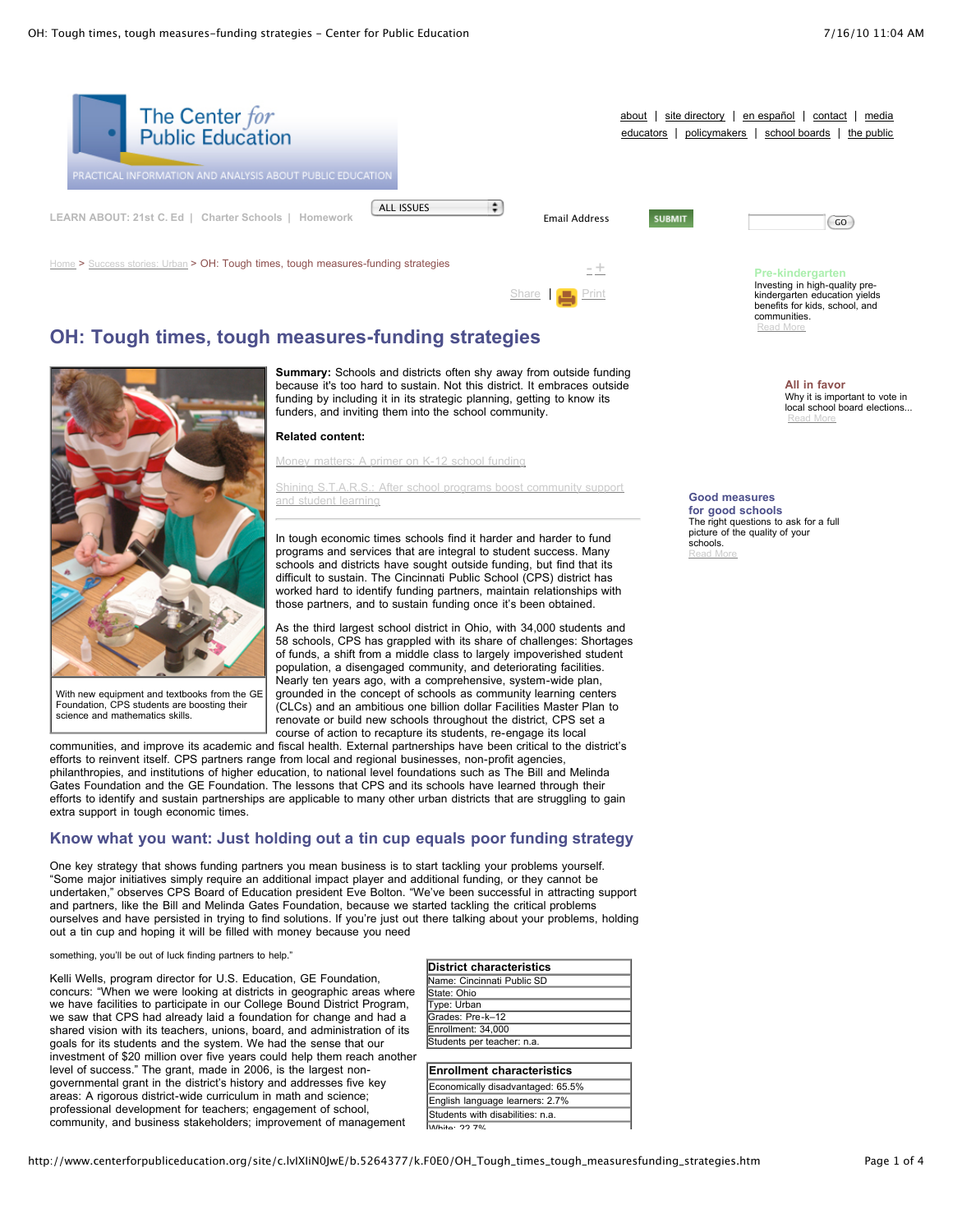effectiveness through collaboration; and evaluation to measure students' progress toward college readiness.

### **Building funding collaborations into school improvement plans is a must**

| 1111G, 22.170                             |
|-------------------------------------------|
| <b>Black: 70.9%</b>                       |
| Hispanic: 1.5%                            |
| Asian/Pacific Islander: 0.8%              |
| American Indian/Alaska Native: 0.1%       |
| IOther: n.a.                              |
| <b>Source:</b> CPS Annual Report 2007 and |
| Basic Facts                               |

According to Interim Superintendent Mary Ronan, having a board of education policy that includes community partnerships as part of the district's strategic plan, and for all the district's schools, has been

crucial to CPS's successful friend and fundraising relationships. "It's difficult to get the community and businesses involved if only a few schools are doing outreach. When all levels of the system—board, administration, union, teachers, and community—are engaged in the process, others pay attention and want to be involved," she said.

The transition to community learning centers (CLCs), especially as schools move into new or renovated buildings, has increased opportunities for creating a broad network of partnerships across the district. Through a community engagement process, communities assessed their particular needs and helped to plan and design their facilities. With the assistance of the district CLC consultant, schools identified partners to share on-site space at no cost. Depending on community needs, partners offer a targeted range of services and support, such as health and mental health care, after school programs, extended learning, work force development, or the arts, accessible by all community members. Through funding from the Greater Cincinnati Foundation, the United Way, and other public and private sources, twenty schools currently have a community resource coordinator on staff to assist them in creating and coordinating partnerships.

#### **Challenges meeting basic obligations**

With shrinking state funding and a requirement to have a balanced budget, CPS regularly faces challenges to meeting its basic<br>obligations. Nearly 90 percent of the CPS \$445 million budget for 2008–2009 comes from two sourc revenues.

"The beauty of the CLCs is that we establish self-sustaining partnerships that leverage existing services and resources to meet the needs of the community," says Darlene Kamine, the district-wide CLC consultant who coordinates partnerships and trains and supervises the community resource coordinators. "Funders like the efficiencies of the CLC model. It reduces overhead, programs and agencies have better access to their clients, and there is increased capacity because of the synergies of the school and their partners' support systems. Funders can also see what the needs are across the district rather than have 'one-off' conversations school by school. We can also draw in potential partners in a more organized way."

#### **Staying the course ensures funding fits your goals and priorities**

At the district level, CPS also has a set of criteria for developing and accepting partnerships to ensure consistency with its goals, according to Ronan. These criteria consist of following questions:

- Does the initiative or program in question fall within our Building Futures Strategic Plan?
- How will it help our students succeed?
- What will be the system-wide impact?

Keeping these points in mind "ensures that we stay on course and don't jump on any reform or initiative bandwagon that comes along just because funding is available," says Eileen Reed, board of education member and chair of the Partnership/Engagement Committee. "The partnership has to help us meet our goals as well as their [funders] own," she says.

At the local level, Dr. Christina Russo, Principal, Winton Hills Academy, which serves one of the largest public housing projects in the district, advises that, "Principals and teachers need to be gatekeepers for their schools and classrooms so that services and donations, as much as they are appreciated, do not take up an inordinate amount of time or detract from the education process. We also seek relationships that promote academic achievement and goodwill for the public school system." In short, while a funder's proposition may sound tempting, if it doesn't fit your school or district's goals, it's not going to last.

#### **Defining your need and establishing an accountability plan attracts funders**

Before applying for any funding, it's important that your district or school do its homework. Defining need and establishing accountability processes are extremely attractive to funders. "By defining what you need help with, making it discrete and manageable, and having ways to measure success, you can show that what you propose to do will make a difference and that the partner will have a return on their investment," observes Bolton. CPS has received funding through several grantors, all of which target specific needs within district. Bolton describes a few:

- CPS's initial Gates Foundation grant focused on improving academic scores and graduation rates at several large, underachieving high schools by creating smaller schools within schools.
- Through professional development for teachers and the purchase of new books and equipment, the GE Foundation grant has already helped our students improve their math and science scores.
- An employee-tutoring program with Cincinnati Bell Corporation at Taft Technical High School has helped improve graduation rates by bringing the private sector's best practices into the school.

"Each of these programs has had a broad impact, but each one has also been narrowly focused and results could be measured and evaluated," notes Bolton.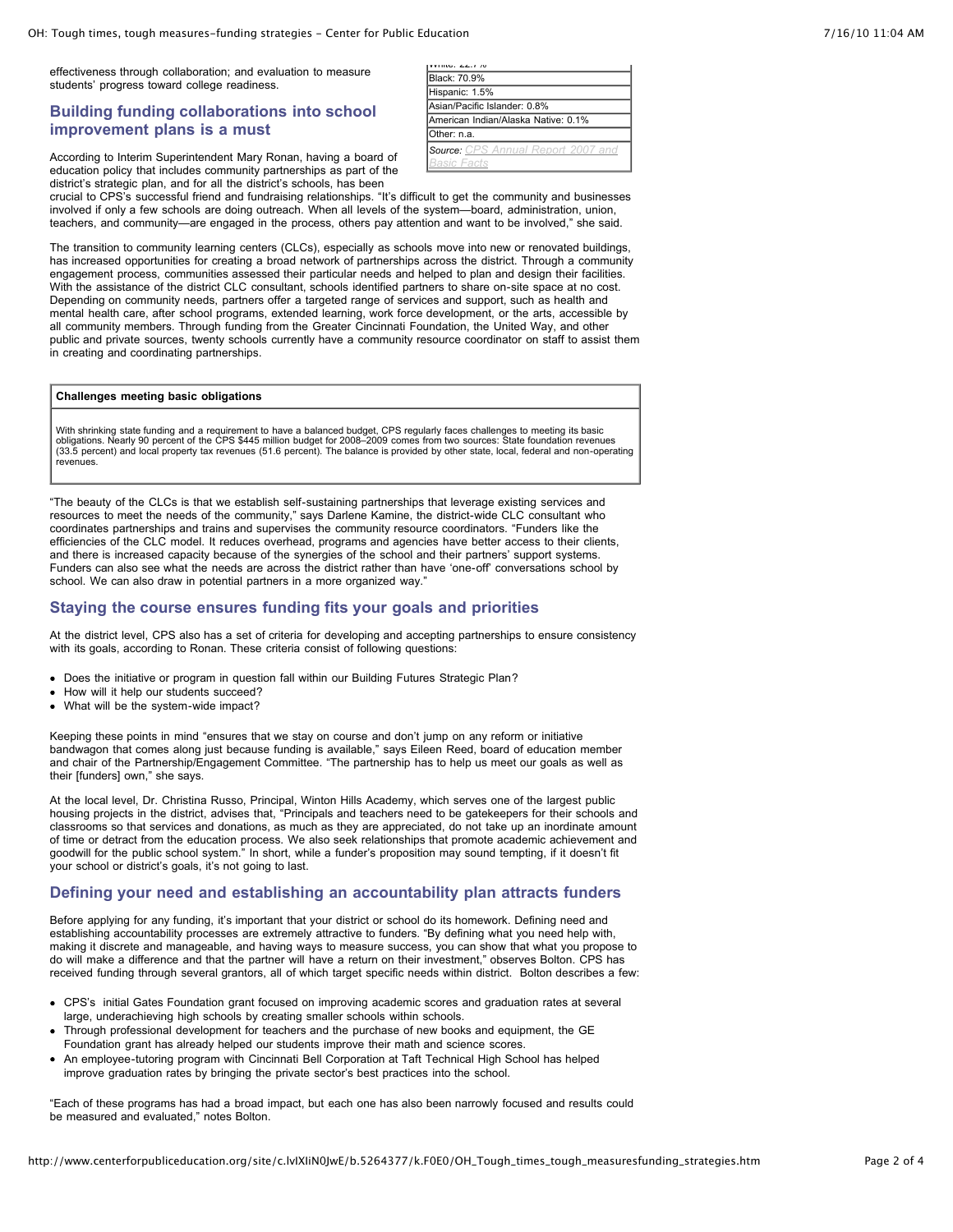## **Getting in tune with funders helps to understand their guidelines and restrictions**

Jeff Edmondson, executive director of Strive, a subsidiary of KnowledgeWorks, a Cincinnati-based educational philanthropy, notes that the district's approach to its programs coincides well with the prevailing local philanthropic environment. "Local funders, many of whom are corporate-based, are interested in bringing all stakeholders together to tackle issues collaboratively and to make educational changes that are research-based, focused on best practices, and that have measurable results. This type of strategic approach goes way beyond, 'I want to implement a tutoring program, and how can I get it funded?' It sets the stage for a broader, more lasting impact and for attracting funding," says Edmondson. Strive works closely with CPS, especially with its CLCs, and other school districts in the region to build collaborative networks of partners focused on targeted issues and students' success throughout and beyond their educational career.

Understanding potential funders' guidelines and restrictions is also important to achieving a positive outcome. "This sounds like common sense," says Wells, "but the [GE] foundation receives requests all the time for assistance in areas such as literacy that do not fall within our purview. In addition, we tend to focus on geographic areas where we have facilities and generally do not accept unsolicited proposals. Reading guidelines or making a phone call to your potential funder often saves a lot of wasted effort and disappointment. By seeking out local partners first and establishing a track record with them, you'll have a better chance of success with a request to a major national organization.

### **Engaging your funders: It's not just money, it's people too**

External partners almost always bring more resources to the table than simply money, which multiply the value of the relationship far beyond the recipient's expectations. "The GE Foundation is about people power and collaboration, as well as about making a financial investment in educational systems" says Wells. Elizabeth Del Toro, an employee of GE Aviation, the Cincinnati-based GE facility paired with the GE Foundation on the CPS grant, works full-time at the district to coordinate the grant with two CPS program managers. Her role includes helping to harness the power of GE Aviation volunteers on projects such as tutoring and to reach out to potential regional partners in mathematics and science. A GE Aviation facilities expert has also worked closely with architects and CPS to save the district several million dollars on its Facilities Master Plan. Corporate staff is helping the district with management issues, and the CEO of GE Aviation donates time each month to the program. Through the GE Foundation network, the district also benefits from contacts with top educational experts, conferences with other districts participating in the same grant program, and from contacts with national-level scientific organizations such as NASA.

### **Being prepared softens funding's end**

"If outreach, collaboration, and partnership building are part of your normal way of doing business, you are constantly perpetuating your relationships and creating new ones,' says Bolton. "When you need assistance, you'll already have a network in place. When funding from one source ends or another funding opportunity arises, you'll have multiple partnership avenues to explore," she notes.

External partnerships can also give a district or school the opportunity to learn how to realign existing resources so that programs can become self-sufficient. As Wells notes, "The GE Foundation tries to build sustainability into our grants by capacity building as the grant progresses. Funded positions, for example, are often reduced over the course of the grant with the grantee assuming more responsibility as the project goes on." At the local level, for example, the CLC model creates economies of scale and efficiency that allow schools to draw on existing community resources, offering cost savings to both schools and their partners, says Kamine. Those savings can then be leveraged and applied to other areas of need.

Although external funding does eventually end, grants themselves often have built-in longevity. "Consumables such as scientific equipment and textbooks will eventually need to be replaced, but the GE Foundation's investment in staff professional development will last throughout teachers' careers," notes Ronan.

### **Reaching the next level of success**

"External partnerships aren't going to solve all your problems, but they can help you reach the next level of success that might not be possible to achieve through regular streams of revenue," says Reed. "Boards and school districts must realize that the school system cannot do everything by itself. It's hard for large institutions like school systems to look outside themselves and to be open to outside influences, but you have to do it if you're serious about helping your students and your community," she notes.

CPS' efforts in building partnerships and promoting collaboration have paid off with recognition by the nationallevel Coalition for Community Schools for its successful transition to community learning centers, improvements in academic achievement in reading, science, and mathematics, and increased graduation rates (60 percent in 2002 to a projected 82 percent in 2008). These steady gains have earned the district the Continuous Improvement ranking on the Ohio Department of Education Report Card for the fourth straight year. In the sixth year of the Facilities Master Plan, twenty-three schools have been newly constructed or renovated. Three CPS high schools— Walnut Hills High School, Withrow University High School, and Clark Montessori High School—are nationally ranked among the top 1,000 public high schools in the United States.

#### **Lessons learned**

- Don't overlook local partners. Eileen Reed says, "Drawing on partners from the local neighborhoods whether it's a business, a social service agency, residents, or parents helps propel everyone forward to give them a sense of pride and ownership in what's happening. It's not just the big corporations and foundations that can help. If you start with the people you know, you'll eventually attract the attention of those that you don't know."
- Keep the flow of communication going. Make sure that local, and state officials, your donors, partners, parents, students, and